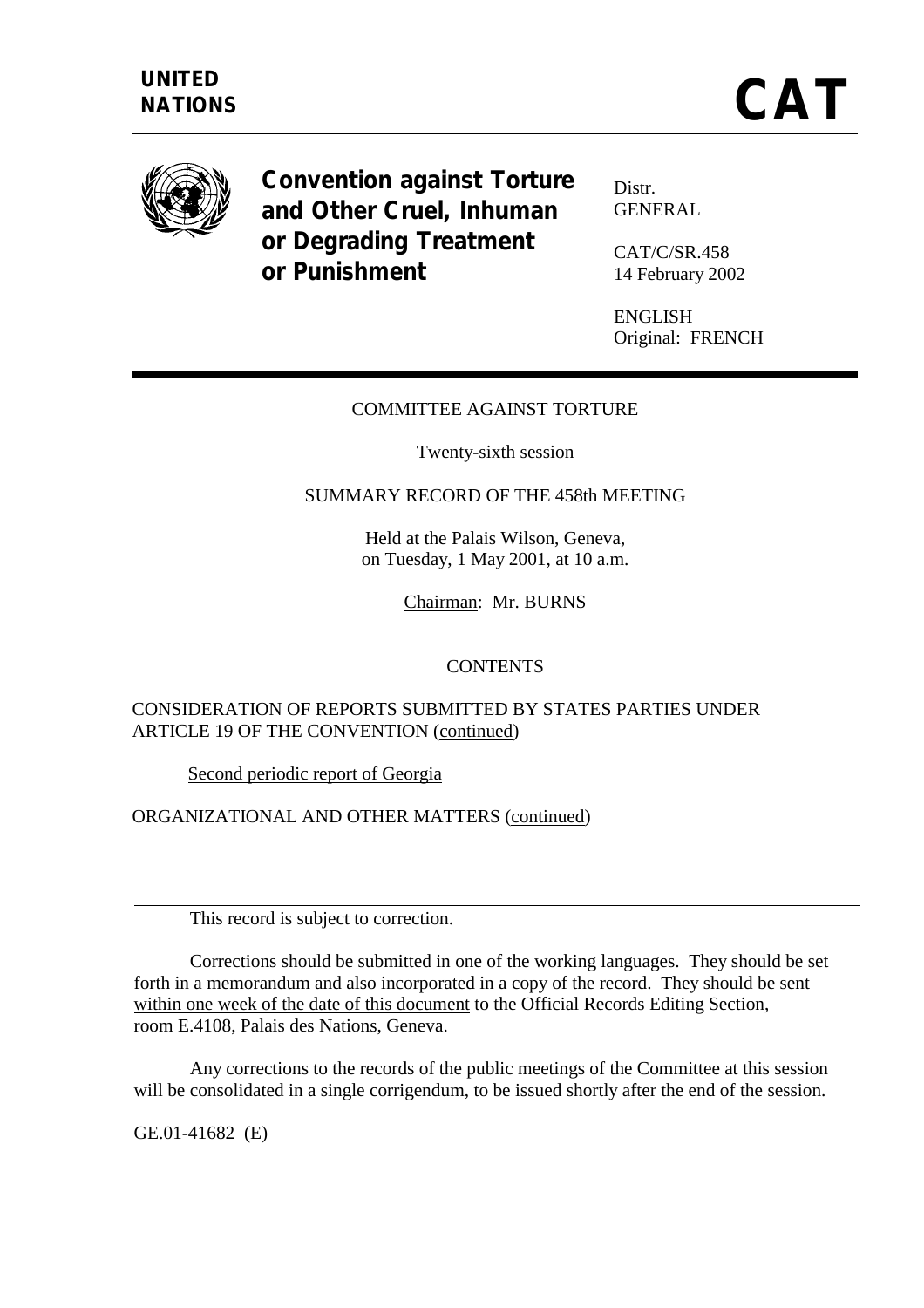## The meeting was called to order at 10 a.m.

## CONSIDERATION OF REPORTS SUBMITTED BY STATES PARTIES UNDER ARTICLE 19 OF THE CONVENTION (agenda item 3) (continued)

# Second periodic report of Georgia (CAT/C/48/Add.1; HRI/CORE/1/Add.90/Rev.1)

1. At the invitation of the Chairman, the delegation of Georgia took places at the Committee table.

2. The CHAIRMAN welcomed the delegation of Georgia and invited them to introduce the second periodic report of Georgia (CAT/C/48/Add.1).

3. Ms. BERIDZE (Georgia) said that the second periodic report of Georgia had been prepared by the Department of Human Rights Issues of the National Security Council of Georgia. Since January 1990, that Department had been the permanent body responsible for drafting the reports required under the international human rights instruments to which Georgia was a party. The establishment of the Department reflected the importance Georgia attached to respect for human rights and freedoms as underpinning national security. The same sentiment had inspired the establishment of the position of Deputy Secretary for Human Rights Issues within the National Security Council.

4. Georgia, which had acceded to the Convention against Torture and Other Cruel, Inhuman or Degrading Treatment or Punishment in September 1994 was also a signatory of the International Covenant on Civil and Political Rights and in August 2000 had submitted its second periodic report to the Human Rights Committee, which also dealt with issues relating to the Convention against Torture. Georgia had become a full member of the Council of Europe in August 1999 and had also ratified the European Convention on Human Rights and the associated protocols. In that context, Georgia had recognized the jurisdiction of the European Court of Human Rights. Article 3 of the European Convention for the Protection of Human Rights and Fundamental Freedoms banned the use of torture, and every Georgian citizen enjoyed the right to appeal any violations of that article to the European Court of Human Rights. Georgia had also become a party to the European Convention for the Prevention of Torture and Inhuman or Degrading Treatment or Punishment and had recognized the jurisdiction of the European Committee established by that instrument. In February 2001 the Georgian Parliament had ratified the European Convention on Extradition.

5. The second periodic report of Georgia took into account the conclusions and recommendations made by the Committee against Torture following its consideration of Georgia's initial report. The provisions of Georgian legislation, which had been almost totally revised, including Presidential Decree No. 284 of 1997, which had been issued after the Committee's consideration of the initial report with a view to fulfilling Georgia's commitments under the Convention, were described in detail.

6. A new Criminal Code had entered into force in July 2000, and many of its articles concerned violations covered by the Convention. Under article 126 torture was a punishable offence. Under the law, "torture" meant inflicting physical or psychological suffering that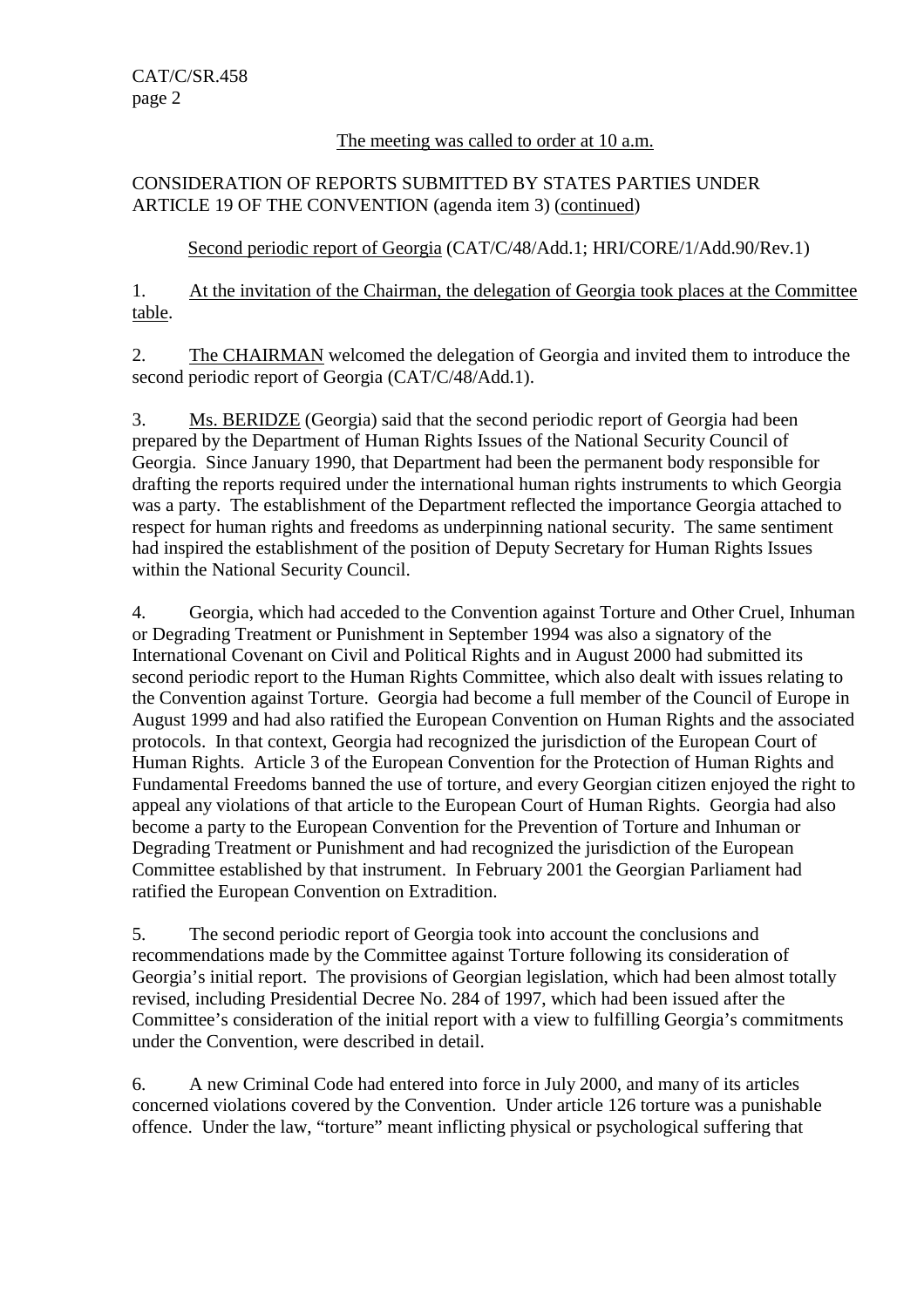harmed the victim's health. An act was considered to constitute aggravated torture if the perpetrator was acting in an official capacity and if the motive was racial, religious, national or ethnic intolerance.

7. The definition of torture in the Georgian Criminal Code did not coincide fully with the definition in the Convention, since the Criminal Code included no reference to intimidation, coercion or the use of force to obtain a confession. The National Security Council had therefore submitted proposals to Parliament for the inclusion in the Criminal Code of the definition of torture that appeared in the Convention. It was in fact a crime under article 339 of the Criminal Code for an investigating magistrate or State prosecutor to attempt to obtain information or a confession from a suspect, accused person, victim or witness by means of threats or other illegal acts. When such acts involved the use of violence, humiliation or torture, they were punishable by a term of imprisonment of two to eight years. Under Georgia's Constitution and legislation, no extenuating circumstances, even a state of emergency or martial law, could be invoked to justify torture.

8. Investigative bodies of the Ministry of Internal Affairs, the Ministry of State Security and the Procurator's Office had to strictly observe the provisions of the Code of Criminal Procedure during preliminary investigations. In practice, any investigation that necessitated the restriction of constitutional rights and freedoms was subject to judicial and administrative supervision. Under the Code of Criminal Procedure suspects had the right to receive within 12 hours a copy of the decision to initiate criminal proceedings against them indicating the criminal charges made; they also had the right to make or refuse to make a statement, to have the services of a lawyer and to meet him privately with counsel for up to one hour a day. Suspects were also entitled to have the assistance of an interpreter, demand a medical examination, submit petitions or challenges, file complaints with a judge or prosecutor against the actions or decisions of the investigating bodies, obtain compensation for damage caused by illegal or arbitrary detention and obtain a full statement of their rights. Under article 75 of the Code of Criminal Procedure those provisions applied also to persons who had been charged.

9. Unfortunately, the annual reports of the national Ombudsman for 1998 and 1999 and the first quarter of 2000 referred to a number of incidents that suggested that acts proscribed by the Convention had been committed. Several ministries had been tasked by a presidential decree with investigating those incidents, implementing the recommendations contained in the Ombudsman's latest report and keeping the President regularly informed of the measures taken. In every case investigated a number of criminal cases had been opened, but the offences in question had not been categorized as acts of torture. The perpetrators had been charged under article 333 of the Criminal Code with abuse of power, partly because the wording of that article did not allow them to be charged with torture.

10. The terms of detention or arrest were set out in chapters 19 and 20 of the Code of Criminal Procedure, article 146 of which provided that the legality and validity of detention must be verified within 12 hours of an individual being brought before the police or other investigative body. Under paragraph 6 of that article, arrested suspects must be questioned within 24 hours of being brought before the police or other investigative body. Similarly, charges against a suspect must be brought no later than 48 hours after the individual was brought before the police or other investigative body. If the court did not decide within the next 24 hours to keep the arrested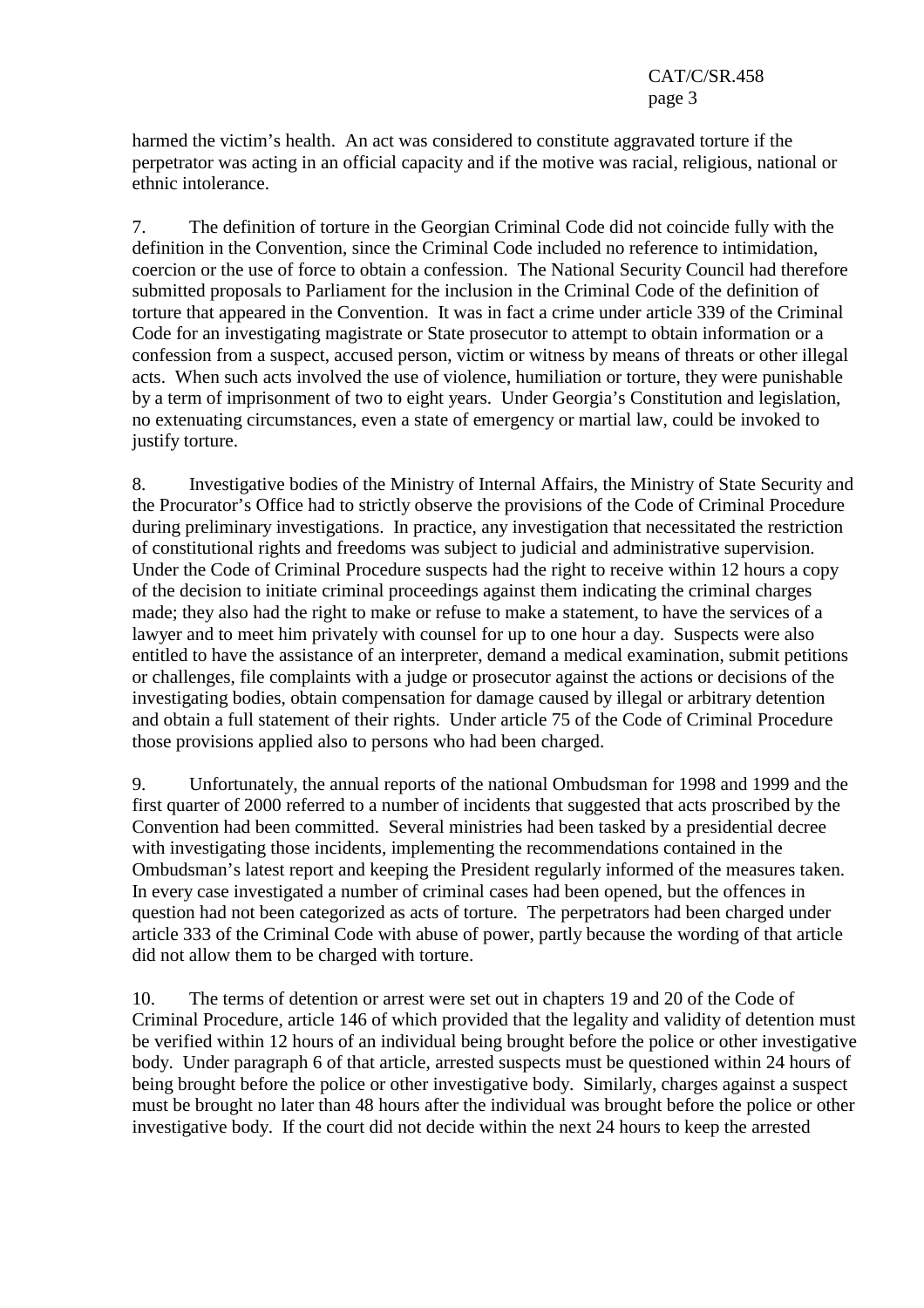person in detention, the person must be released immediately. Thus a suspect could not be detained for more than 72 hours. Under article 162, pre-trial detention could not, under any circumstances, exceed nine months. Thus even if the detainee was kept in isolation, such cases could not be considered to constitute long-term solitary confinement.

11. The Enforcement of Sentences Act provided for various disciplinary measures. Article 30, for example, stipulated that disciplinary punishment must in no case be degrading to the honour or dignity of convicts.

12. Detailed information on complaint procedures relating to treatment proscribed under the Convention could be found in paragraphs 101 to 108 of the report. She drew attention also to article 21 of the Enforcement of Sentences Act, which gave all convicts the right to appeal against any unlawful act committed by prison personnel. Article 15 of the Ombudsman Act guaranteed the confidentiality of all complaints by detainees. After the most recent parliamentary elections, which had been held in October 1999, the Committee on Human Rights and Ethnic Minorities had been replaced by the Committee on Human Rights, Citizens' Petitions and Building of Civil Society. Parliament was preparing to draft a bill that would allow the Committee to exercise its supervisory function more effectively.

13. As part of Georgia's efforts to combat torture, a number of measures had been taken to ensure that law-enforcement officials continued to receive training in human rights issues, and particularly in the treatment of persons in detention. The curriculum included study of the Convention. Training and refresher courses were also given at the training school run by the Ministry of Internal Affairs. The Deputy Secretary of the National Security Council for Human Rights Issues had worked with Former Political Prisoners for Human Rights, a non-governmental organization (NGO), to prepare a series of seminars to be held in police stations. Twenty-two such seminars had already been held and had given law enforcement officials an opportunity to learn about the rights and responsibilities of police officers, new human rights legislation and international human rights norms. Similar activities were planned for 2001.

14. Since January 2000, responsibility for administering the prison system had been transferred from the Ministry of Internal Affairs to the Ministry of Justice. The staff of the Department for the Enforcement of Sentences had been almost totally replaced, training in the treatment of convicts and persons in pre-trial detention had been organized and Georgian legislation was being brought into line with the provisions of the Constitution, the norms set out in the Convention and the principles of international law.

15. Since responsibility for administration of the prison system had been transferred, the living conditions of prisoners had been significantly improved. Special-regime facilities had been abolished, prisoners had the right to receive parcels and meet with relatives more frequently, all penitentiary facilities had been provided with telephone service and the calorie content of prison food had been increased. Prisoners were able to pursue higher education, and a rehabilitation service worked with them during their imprisonment and for one year after their release.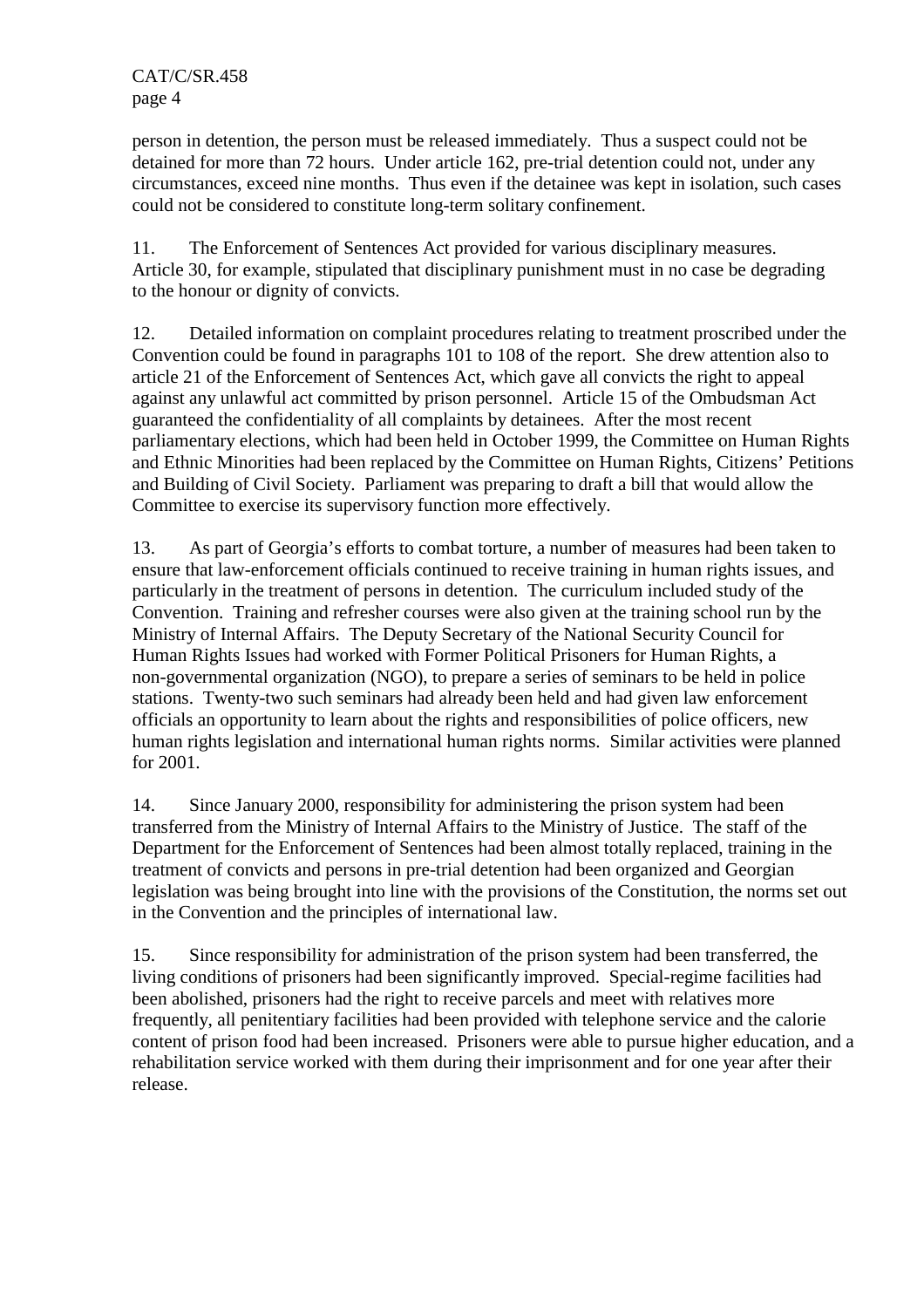16. Under article 93 of the Enforcement of Sentences Act, the supervision of prisons was carried out by commissions composed of representatives of local governments, public figures and representatives of NGOs and religious organizations; the commissions' activities were regulated by an order of the Minister of Justice. A special monitoring group had also been set up, composed of representatives of human rights NGOs. The group's monitoring activities were carried out in complete freedom. It should also be noted that the Ombudsman, the Parliamentary Committee on Human Rights and the Deputy Secretary of the National Security Council exercised permanent control over Georgian penitentiary facilities.

17. In accordance with the Enforcement of Sentences Act, persons in pre-trial detention were not subjected to the same disciplinary measures as persons who had been sentenced. They were not forced to engage in any sort of labour, and their right to receive parcels, money transfers, visits and so forth could not be restricted.

18. Article 6 of the Enforcement of Sentences Act provided for three types of penitentiary facilities in Georgia: general-regime penitentiary facilities; strict-regime penitentiary facilities; and prisons. Delinquents under the age of 18 were placed in special education facilities. Under article 22 of the Act, women could only serve sentences in general-regime facilities. Specific measures were set out in article 39 for pregnant women and women with children under the age of three. Permission to leave the facility could be granted to prisoners who met certain conditions under exceptional circumstances (illness or death of a close relative, or natural disasters that had caused material damage to the prisoner or his/her family).

19. Article 82 of the Enforcement of Sentences Act stipulated that convicts under the age of 18 should be placed in educational facilities for minors. Such facilities were of three types: closed, half-closed and open. The conditions of detention in such centres were set out in article 83 of the Enforcement of Sentences Act. Regardless of the regime applied, detainees who were minors had the unrestricted right to meetings with close relatives.

20. There were currently 17 penitentiary facilities under the administration of the Ministry of Justice in Georgia: five general-regime facilities, four strict-regime facilities, five prisons, one educational facility for minors, one prison hospital and one hospital for persons suffering from tuberculosis. Owing to a lack of resources, detainees' living conditions were far from meeting recognized international standards. In 1999 there had been 6,392 convicts and 2,197 persons in pre-trial detention, while in 2000 the number of convicts had risen to 7,022 and the number of persons in pre-trial detention to 1,202. According to the latest data available, only 22 minors and 113 women were currently serving prison sentences. It was also interesting to note that during the period from 1996 to 2000, the President of Georgia had pardoned 6,000 convicts, including 230 minors and 92 women. As part of the process of national reconciliation, the President had pardoned the supporters of President Gamsakhurdia in 2000. With regard to the cases mentioned in the report, it should be noted that on 20 April 2000 he had also pardoned B. Zarandia, M. Gulua and K. Jichonaia. The other cases mentioned in the report were to be reviewed by the Supreme Court of Georgia.

21. Corporal punishment was prohibited under Georgian legislation, which was fully consistent with the Convention against Torture and article 7 of the International Covenant on Civil and Political Rights in that regard. The Georgian Criminal Code did not provide for any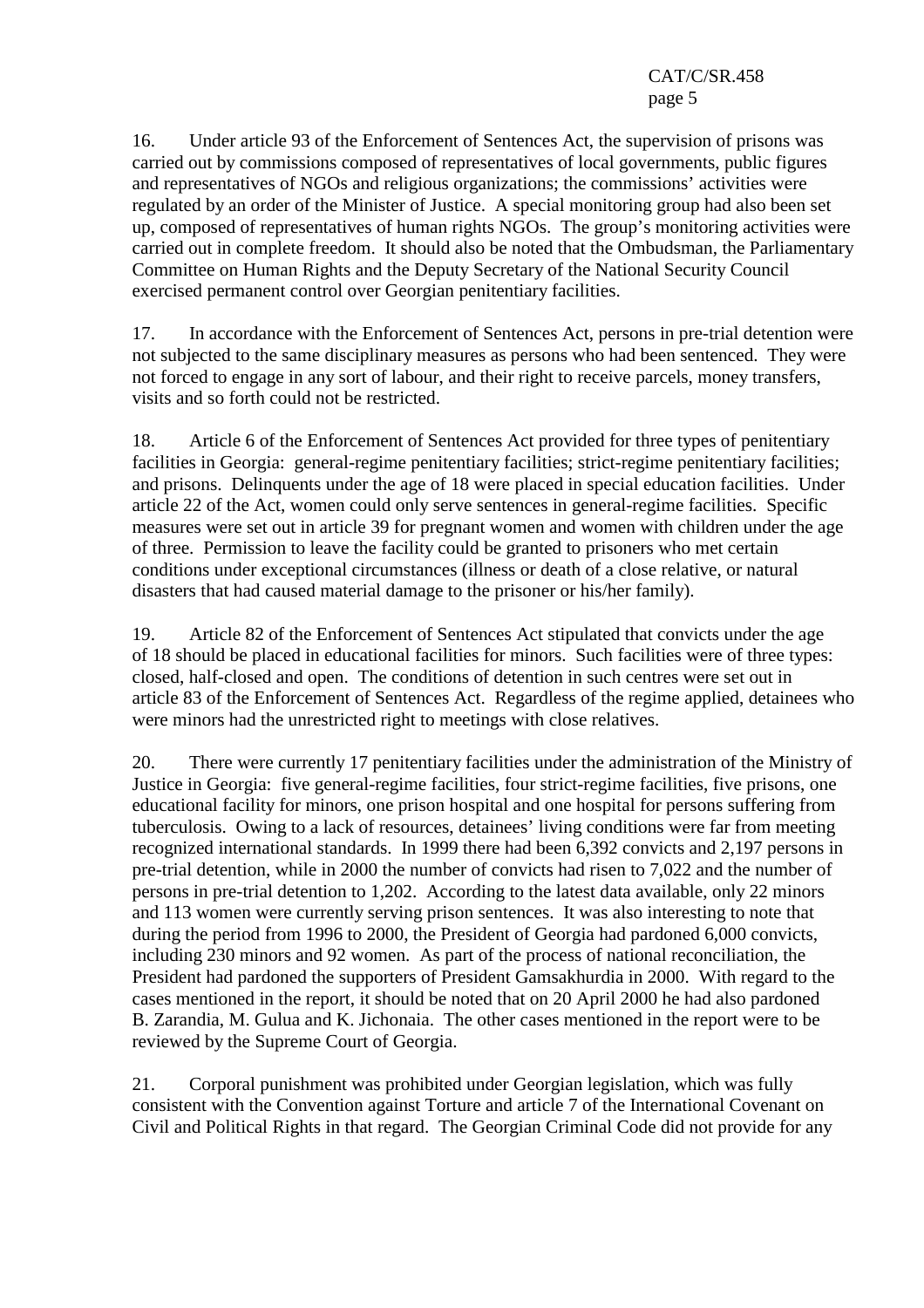form of corporal punishment, nor did the Enforcement of Sentences Act. Moreover, article 125 of the Criminal Code stipulated that acts that caused physical pain even though they did not harm health were punishable by up to two months' imprisonment. Corporal punishment was also prohibited in schools and institutional establishments.

22. The Health Care Act adopted in December 1997 stipulated that the rights of persons who participated in scientific research were protected by Georgian legislation and international norms relating to biomedical research.

23. Mr. YAKOVLEV, Country Rapporteur, thanked the delegation for its full account of the situation in Georgia. The ongoing reform in the country reflected the firm commitment of the Government to institute a democratic legal order. He was also pleased to note that the conclusions and recommendations formulated by the Committee following its consideration of Georgia's initial report had been taken into consideration in the preparation of the second periodic report. As the Committee's role was not to dwell at length on the positive elements, he wished to draw attention to the report's weaknesses so that Committee members could make recommendations with a view to strengthening the rule of law, particularly in the area of criminal justice. In his view, it was important that the country should seek a balance to ensure that efforts to combat crime did not infringe the constitutional rights of citizens.

24. The most sensitive moment in criminal procedure, when constitutional rights were most at risk, occurred immediately after a person had been placed in detention but had not yet been brought to trial. That moment could be determined by the Procurator's Office, it could arise from the filing of a complaint with the court or it could be fixed by the court. Looking at the problem in terms of those three possibilities ought to facilitate a radical overhaul of the system, which, as the State party itself recognized, was needed.

25. It was unfortunate, then, that whenever the rights of detainees were violated by State bodies, any complaints arising therefrom were considered by the same bodies. He wondered whether the presumed victims could appeal to a court at once, and whether the court could hear such a complaint at any time and take action on it promptly. Allegations by presumed victims were normally considered by experts who were State officials; however, he wondered whether the plaintiffs could designate qualified independent experts to review those allegations. While the cost of such expertise was obviously high, it was important that the principle of an independent examination should be acknowledged, for there was a fundamental contradiction in a situation in which those called upon to hear a complaint of human rights violations represented interests identical to those of the perpetrators of the violation.

26. With regard to defence rights, it was known that the first 48 hours after an arrest were critical and must be dealt with carefully. He wished to know at what point a suspect's counsel came into the process: could counsel be present from the time of questioning, and could the suspect refuse to testify in the absence of counsel? He wondered whether a deposition taken in the absence of counsel was admissible as evidence during a trial.

27. The State party had frankly admitted that cases of ill-treatment and even torture inflicted for the purpose of obtaining evidence existed and that the criminal justice system must be improved in order to end such abuse. He noted with satisfaction that Georgia was about to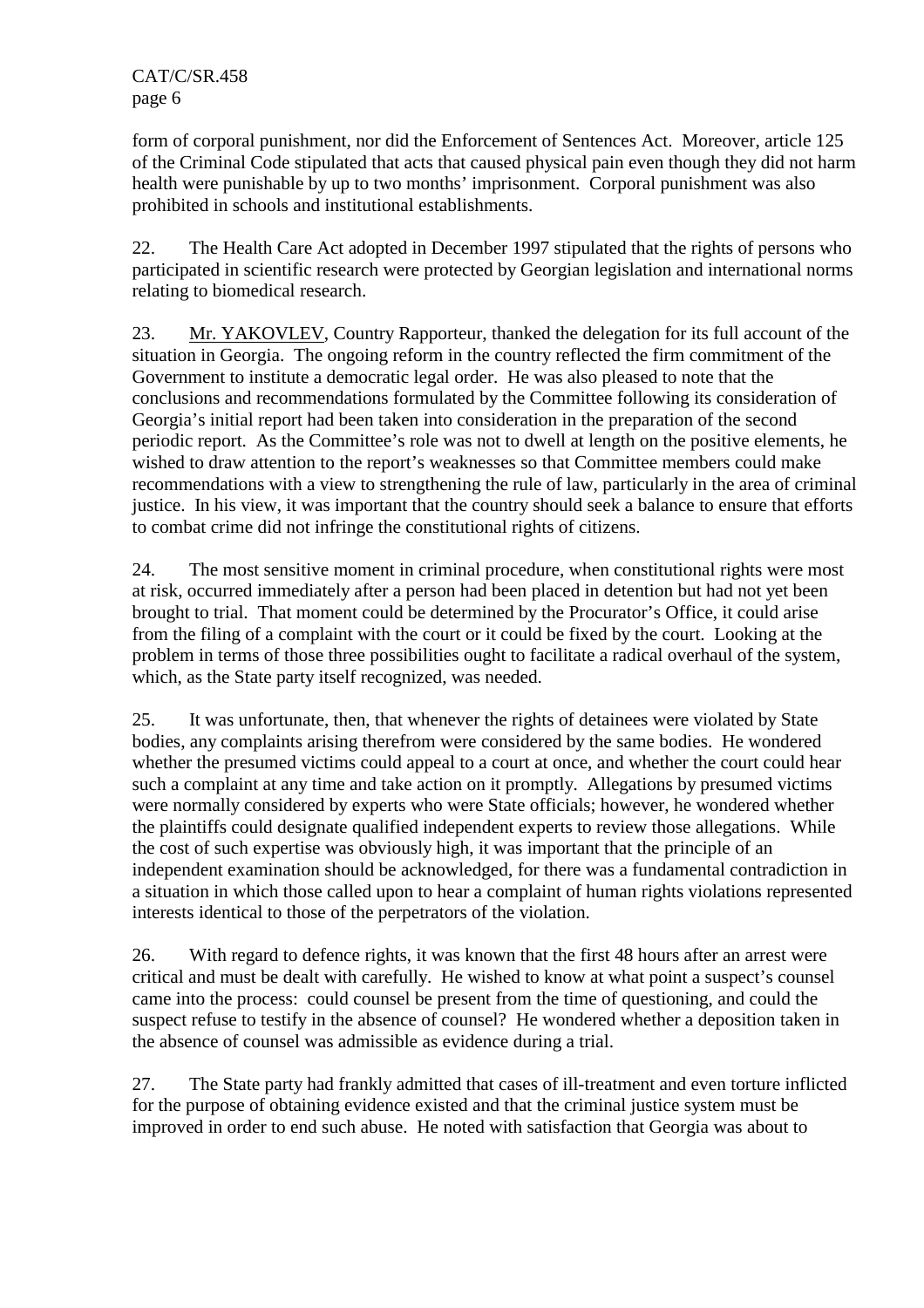include in its national legislation a definition of torture similar to that contained in the Convention. That was particularly important, since it was known that the existence of a strict definition of torture and ill-treatment had a genuinely deterrent effect and made it possible to target monitoring more effectively, since the facts could be established with greater accuracy. It would also be desirable for the State party to provide the Committee with examples of cases in which the Supreme Court had found depositions taken in the absence of a lawyer inadmissible, since the acceptance of evidence obtained under such conditions was tantamount to a tacit acceptance of torture.

28. The Code of Criminal Procedure had been amended in May 1998; the amendments had been numerous, and he wished to look at them more closely with the delegation. Specifically, it seemed that complaints of improper criminal procedure would in future be considered by the Procurator's Office, and he wondered whether that meant that a complaint could be filed with a court for improper procedure if the Procurator had rejected the complaint, or even that the courts would no longer be competent to hear such complaints.

29. Lastly, it would be useful to know whether Georgia had universal competence where acts of torture were concerned and to learn more about the activities of the Young Georgian Lawyers' Association that had set up legal aid services for detainees in a number of police stations; that interesting initiative, which had been undertaken jointly with various municipal Governments, had, unfortunately, been on the back burner for some time owing to a lack of resources. He looked forward to the continuation of such activities involving cooperation between NGOs and State authorities.

30. Mr. MAVROMMATIS, Alternate Country Rapporteur, thanked the delegation for the high-quality report it had introduced, including the core document (HRI/CORE/1/Add.90/Rev.1). The information provided by Georgian NGOs was also valuable; local NGOs were an excellent source of information, and it was to be hoped that they would be able to continue their good work and submit their documentation on time.

31. The Committee's objective when considering reports of States parties was to engage in a dialogue with States in order to identify areas for improvement where human rights were concerned. In the case of Georgia, a process of democratization and alignment with international instruments was under way that would, of course, take time. In that connection, he noted that, according to the core document (HRI/CORE/1/Add.90/Rev.1), international instruments that were ratified had priority over domestic law: did that mean it was possible to invoke not only the letter and the spirit of the Convention but also the jurisprudence of the bodies that monitored the implementation of those instruments - such as the European Court of Human Rights, the Human Rights Committee and the Committee against Torture, for example - before the courts?

32. There was something else that puzzled him: while Georgia recognized the competence of the European Court of Human Rights and had ratified the first Optional Protocol to the International Covenant on Civil and Political Rights, it had not accepted to the optional procedure provided for under the Convention against Torture. Yet Georgia was already a party to the European Convention for the Prevention of Torture and Inhuman or Degrading Treatment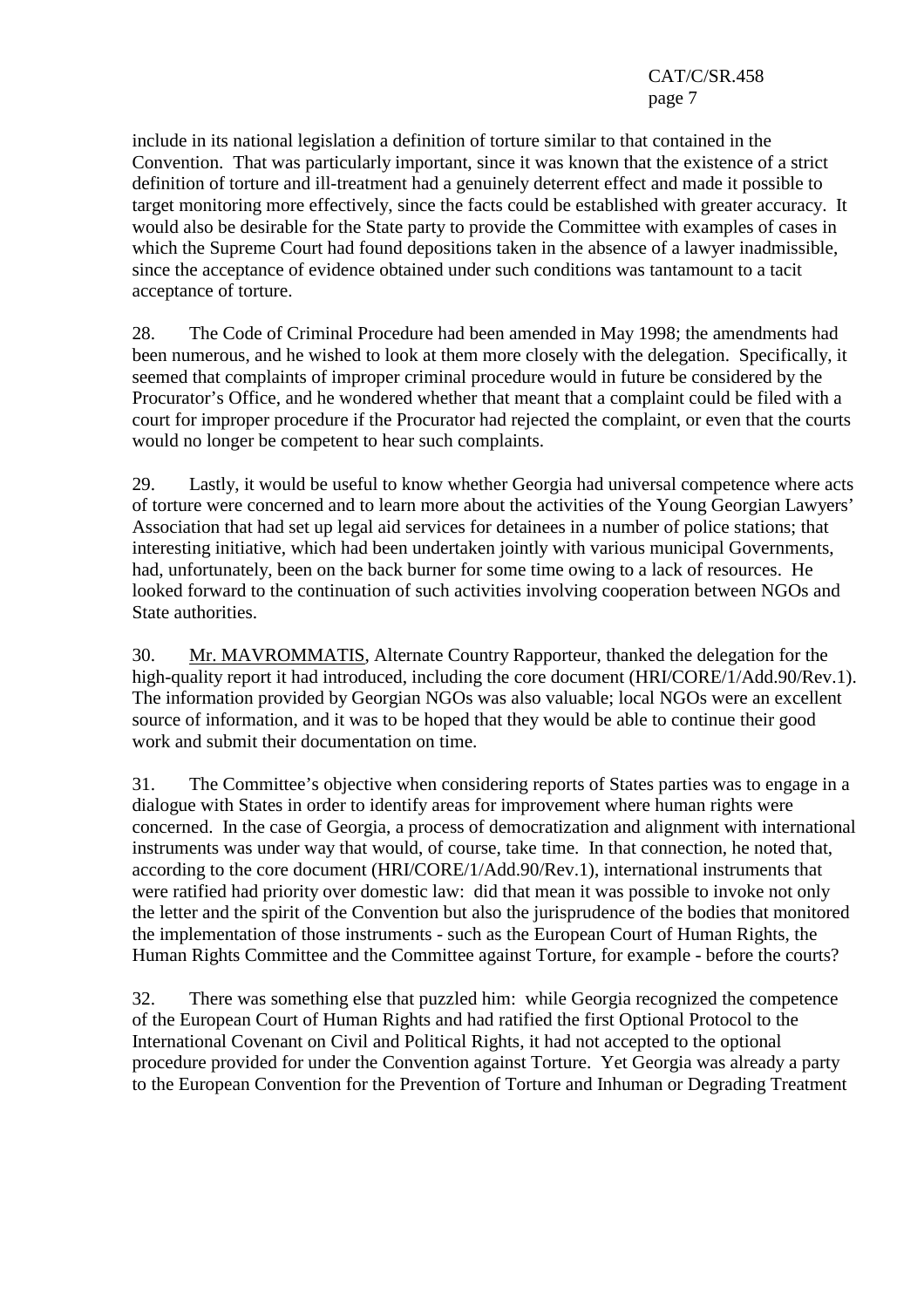or Punishment, which covered the same area. Recognizing an entire body of international jurisprudence that was in many ways highly remarkable would enable Georgia to correct many of the oversights in its own human rights legislation.

33. Georgia had done a great deal, largely through its reform of the Code of Criminal Procedure, to bring itself into line with international instruments. It seemed, however, that some of the amendments that had been adopted were no longer properly applied, particularly those concerning the crucial period immediately after the time a suspect was taken into police custody. A somewhat questionable use of the terms "suspect" and "detainee" gave the impression that a period of 12 hours could now elapse before the law was applied, particularly in respect of access to a lawyer, doctor and so forth. While the Georgian authorities appeared keen to improve the situation, certain pressure groups seemed to be imposing outdated practices. He wished to emphasize that the periods in question began to run from the very moment that a person was in any way deprived of his or her liberty; otherwise the procedure could be contested in an international tribunal under various human rights instruments, including by persons who were guilty of serious crimes.

34. Turning again to the core document, he requested more detailed information about the age at which Georgian citizens could be elected to Parliament and the office of President. In addition, paragraph 86 of the core document referred to provisions of the Basic Law which restricted the exercise of certain rights and freedoms: it would be useful to know what the provisions of the Basic Law were that derogated in one way or another from the obligations set out in the Convention when no state of emergency was proclaimed. It should be recalled that torture was never justified under any circumstances. As parts of Georgian territory were not under the Government's control, it would be useful to learn about the situation there insofar as implementation of the Convention was concerned.

35. A fairly complex system for the protection of human rights seemed to have been established in Georgia, and he wished to know what correlation there was between the various mechanisms that had been set up. He was surprised to learn that a former police officer had been appointed Ombudsman, which seemed incompatible with the requirement of neutrality inherent in that office.

36. Mr. RASMUSSEN welcomed the frank way in which the report acknowledged that torture was still practised in Georgia. With regard to the implementation of article 10 of the Convention, he wished to know whether it was true that only evidence produced by forensic experts was admissible under the new Code of Criminal Procedure, as paragraph 69 seemed to imply. He also wished to know whether forensic experts were trained in diagnosing the physical and emotional sequellae of torture and whether there were enough experts to deal with all the cases reported by the delegation, given that NGOs claimed to be disturbed by the fact that for a number of years access to a lawyer and a doctor had increasingly been restricted. He would like to know whether physicians who were not specialists in forensic medicine but knew how to recognize signs of torture could examine detainees. He stressed that it was very useful to have psychiatrists diagnose post-traumatic stress disorder. He asked whether persons who had been detained in police stations had access to a doctor of their choice, which would be one guarantee against the risk of torture.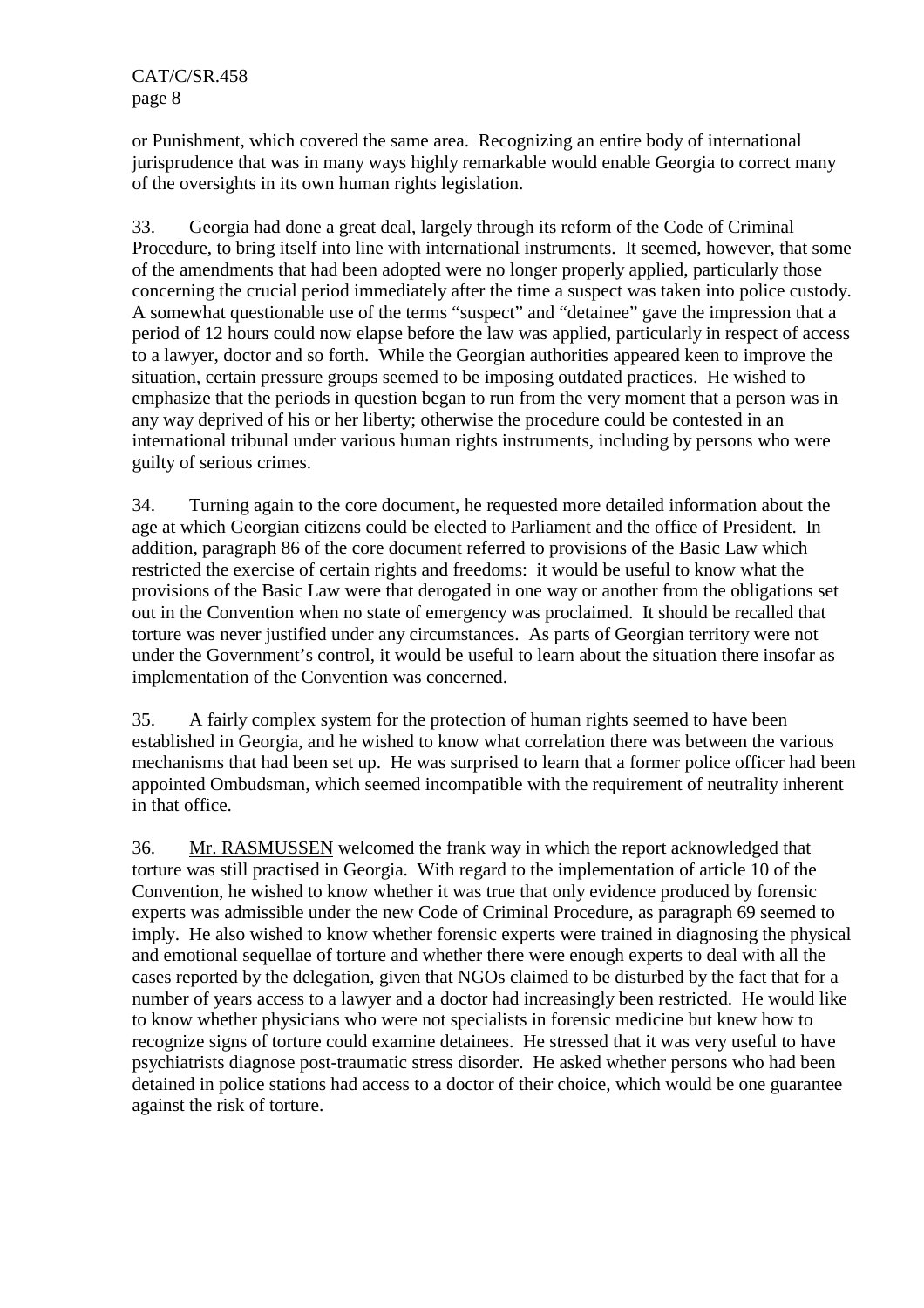37. He wished to know what training was given to persons working in the prison system: did prison staff and the doctors who visited detention centres receive specific training in preventing and detecting torture?

38. With regard to the prison system, he wondered whether Georgia had any temporary detention centres or similar establishments, as was the case in neighbouring countries. If so, he would like to know how long the period of detention was, whether cells were equipped with mattresses and blankets and whether detainees had the right to take physical exercise outdoors.

39. Concerning the implementation of article 14, he commended the efforts that had led to the compensation of torture victims in five cases cited during the presentation of the report. He nevertheless wished to know whether those individuals had received the medical treatment they needed for their full rehabilitation. If not, might the State party consider assigning that task to the treatment centre for torture victims that the representative of Georgia had said was being set up? He also suggested that the State party should provide financial support to persons who had undergone torture and make a contribution to the United Nations Voluntary Fund for Victims of Torture.

40. Ms. GAER congratulated Georgia on becoming a full member of the Council of Europe. She noted that the Commissioner for Human Rights of the Council of Europe, Mr. Gil-Robles, had met the Georgian Minister of Internal Affairs during his visit to that country in July 2000 and that the latter had provided the Commissioner with detailed statistics on numerous disciplinary sanctions taken against members of the public security forces. However, the Commissioner had not been able to learn the exact number of actual convictions or the type of sentences imposed. Likewise, with regard to the results of the investigation conducted in 2000 by the Minister of Internal Affairs in some 50 police stations, the delegation had cited an extraordinarily high number of abuses and sentences. She sought clarification of those figures. In any case, that information raised questions concerning the replacement of members of the law enforcement agencies, as the most senior members, who had been trained under the former regime, were probably less likely to respect human rights.

41. According to information the Committee had received from NGOs and other sources, the number of complaints alleging violations of the Convention was considerable, yet those complaints had not been dealt with promptly by the courts, nor had the perpetrators been prosecuted once the facts had been established. She wondered what measures were being taken to ensure that investigations and prosecutions were carried out. She also wished to know whether the bill on the legal profession that the Commissioner for Human Rights of the Council of Europe had mentioned in his report, a bill he had said was urgently needed, had been finalized and passed.

42. With regard to the pogrom-like attacks on Jehovah's Witnesses in October 1999 that had taken place with police support - and even, in one case reported by Amnesty International, police participation - the problem lay in the State's passivity. The violence had been filmed and broadcast on television, and a case had been opened. How was it, then, that not one of the perpetrators had been prosecuted while charges had been brought against a member of the sect?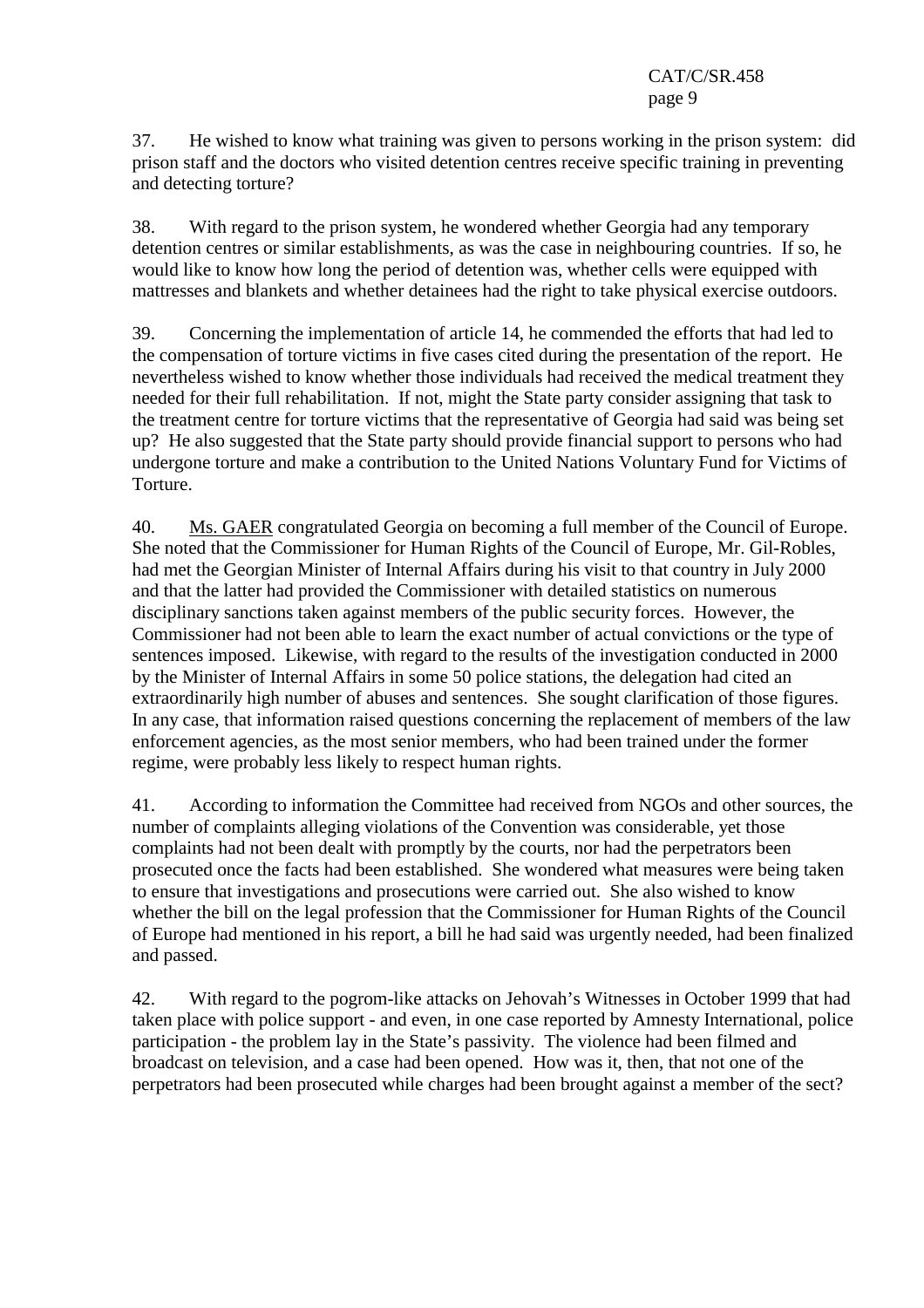43. She would like to have a more detailed breakdown of the prison population by ethnic origin, since 30 per cent of the population belonged to a minority. In the statement it had prepared for the World Conference to Combat Racism, Racial Discrimination, Xenophobia and Related Intolerance, the Committee had stressed the need for law enforcement officers and prison staff to be given training specifically to prevent acts of torture based on discrimination, which was cited as a ground for torture in the definition contained in article 1 of the Convention. She wished to know whether the national human rights bodies mentioned by the delegation had already looked into procedures for dealing with complaints from individuals relating to ill-treatment based on discrimination.

44. The Committee had received reports from the Committee on Human Rights and Interethnic Relations in Abkhazia that 800 internally displaced women had been subjected to ill-treatment or torture. According to another national NGO, 16 per cent of all displaced women, or a total of 44,000 persons, had allegedly been tortured. She wished to know whether the delegation had any official figures in that regard and whether measures had been taken to ensure the safety and well-being of those persons.

45. According to the report on human rights in Georgia issued by the United States Department of State in 2000, violence among detainees - particularly rape - was a common occurrence in prisons. What measures was the State taking to monitor sexual violence and violence in general in prisons? Hazing in the military had also increased, according to the 2000 report of the International Helsinki Federation for Human Rights, particularly in the case of inductees of Azeri origin. One such incident had led to the desertion of 70 persons. Complaints had been lodged but had yielded no result to date. She wished to know whether an investigation had been opened and what the State party's attitude to the problem was.

46. The delegation had said that some senile persons could be interned in psychiatric institutions. She wished to know whether that situation was due to a lack of State facilities for the elderly or because the persons in question were genuinely dangerous psychiatric cases.

47. Mr. CAMARA noted that, according to the report, the Procurator had many powers. He could be party to proceedings, enter an appeal against arbitrary or illegal measures and take a case away from an investigating magistrate if the latter infringed the law. He wished to know what the Procurator's exact status was, how he was appointed and by whom, to whom his appeals were addressed and how much independence he enjoyed vis-à-vis the executive branch. There did in fact appear to be some grounds for questioning the Procurator's objectivity if he was party to proceedings. It would also be useful to know what status the investigating magistrate enjoyed; was he subordinate to the Procurator or was he independent?

48. Mr. SILVA HENRIQUES GASPAR noted that, according to the Code of Criminal Procedure, a person could be detained for 12 hours without necessarily being classified as a suspect. Yet that period of detention was the very period in which the risk of ill-treatment or torture was greatest. It was surprising that in the State party's legislation deprivation of liberty should be divorced from the notion of suspicion. In all democracies an arrest must be based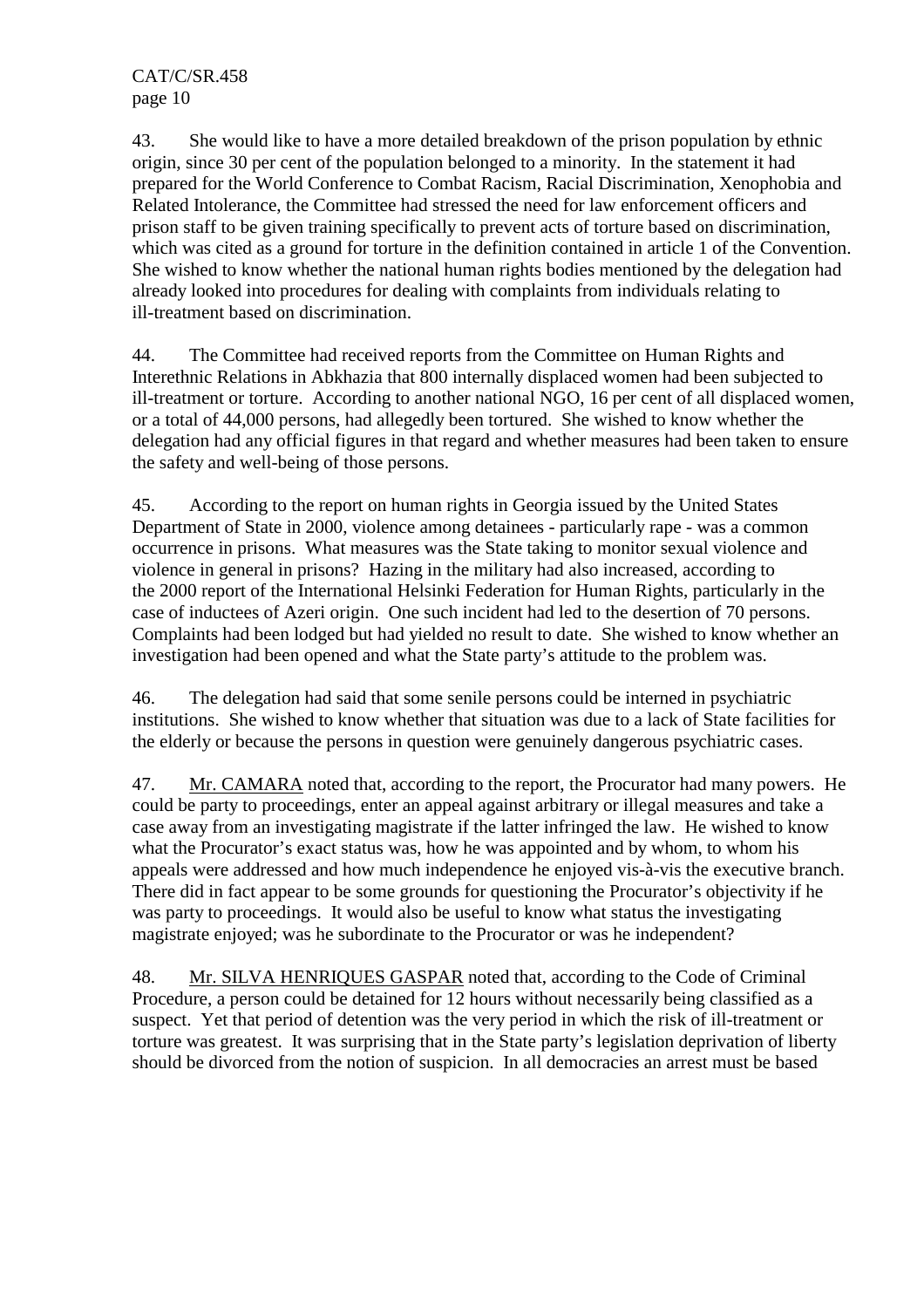either on evidence sufficient to allow a person to be considered a suspect or on the perpetrator being caught in flagrante delicto. According to the State party's legislation, 48 to 72 hours could elapse before a decision was taken on the lawfulness of the detention. He wished to know what authority took such decisions.

49. He also wished to know whether investigations of allegations of torture by law enforcement authorities were conducted by the Procurator or by the police themselves. If the police conducted such investigations, he wished to know whether an external monitoring mechanism existed to guarantee some degree of independence.

50. When persons were held in psychiatric establishments because they suffered from mental illness and not because of a decision by the courts, was their stay voluntary or compulsory? He also wished to know whether the patient's family had the right to oppose such incarceration. If the placing of persons in such facilities was compulsory, he wished to know whether the decision was taken by the administration or a judge.

51. Mr. YU Mengjia said that the problem facing the State party did not seem to be a lack of legislative texts but negligence on the part of the bodies responsible for their implementation. He wished to know what measures the Government planned to take to improve the implementation of its legislation.

52. The CHAIRMAN said that he, too, had been impressed by the frankness with which the authors of the report had described the weaknesses that continued to beset the establishment of democratic institutions in Georgia. Certain legal guarantees, when applied, appeared to be in contradiction with their stated objectives. A distinction had been made in pre-trial detention between witnesses and suspects. The police could hold a person who was not, strictly speaking, considered to be a suspect for up to 12 hours, generally for the purposes of questioning. During that period the detainee was not allowed to contact a lawyer or a doctor. After that 12-hour period, and for a further 48 hours, the person was considered a suspect and continued to be deprived of access to legal or medical assistance. Furthermore, according to the information provided to the Committee, there were no mechanisms for legal aid in Georgia owing to the country's current economic difficulties; that was particularly unfortunate in that it prevented NGOs that wished to do so from providing detainees with legal aid. He wondered whether the same held true for private lawyers, who could be contacted by detainees who had the resources to secure their services. In any event, the pre-trial detention regime was inconsistent with the norms set out in a number of human rights instruments. According to information from NGOs, the first amendments to the Code of Criminal Procedure had elicited negative reactions from the police, and it had been necessary to make further changes in 1999 that would allow the police to detain individuals as witnesses rather than as accused persons and to deny such persons access to legal counsel on those grounds. NGOs had also reported incidents in which Jehovah's Witnesses had been attacked by gangs with full knowledge, or even the participation, of the police; police officers were also reported to have attacked journalists who opposed the regime. Such behaviour was surely covered by the definition of torture in the Convention. Yet, it was very rare for police officers who were guilty of such acts to be prosecuted in Georgia. Perhaps the delegation could provide details and explanations as to why it was impossible for witnesses detained by the police to be represented by counsel and about the general impression that arose from the information provided to the Committee that the police enjoyed impunity. He also wished to know whether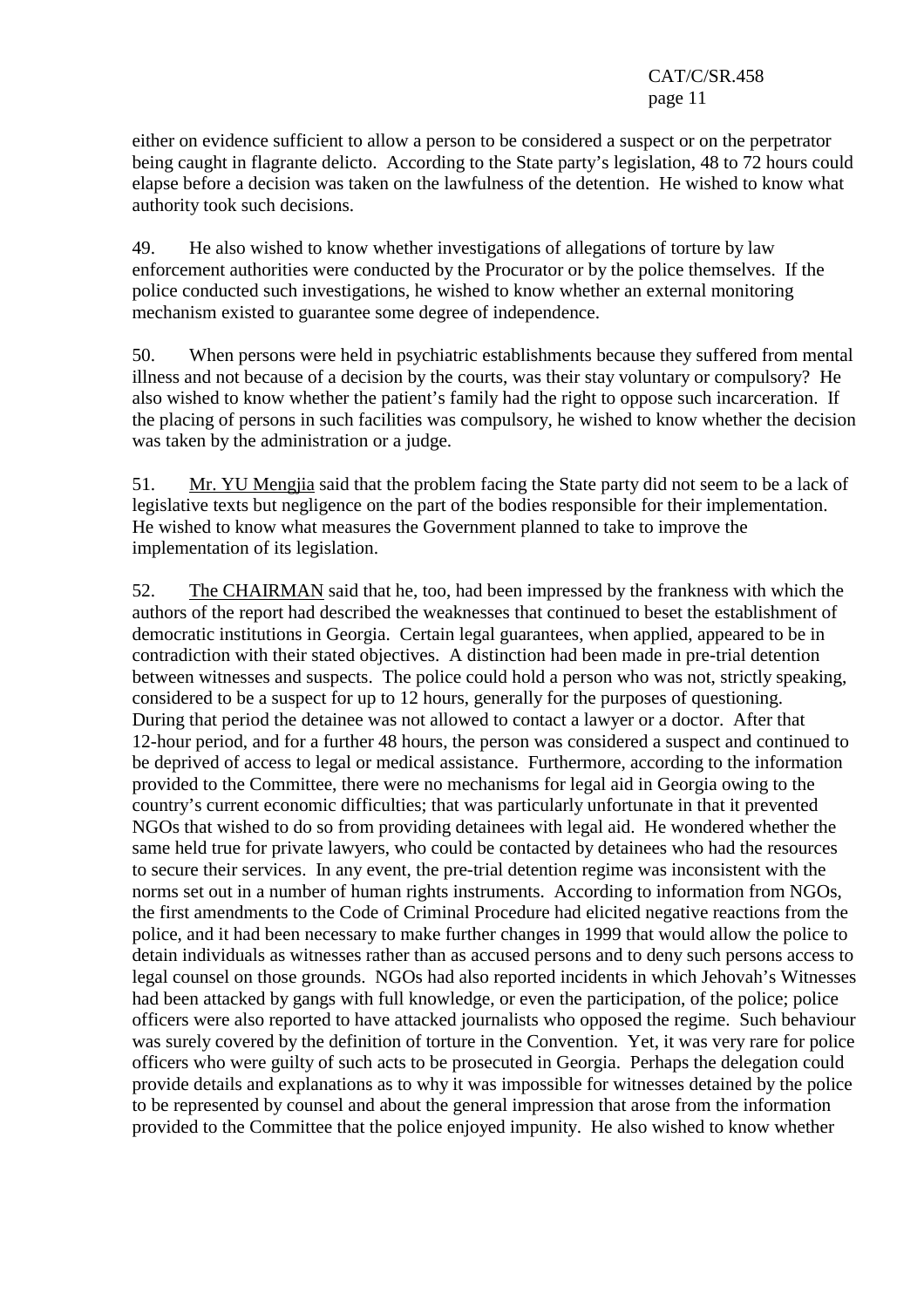the compensation awarded to torture victims was paid by the State or by the perpetrators themselves. With regard to paragraph 29 of the report, in which it was acknowledged that beatings and acts of torture for the purpose of obtaining evidence had not disappeared, he asked whether the reports from NGOs that the police did not hesitate to strike suspects in order to intimidate them should be believed. He also wondered whether it was true that complaints of ill-treatment by the police during an investigation had to be submitted first to those conducting the investigation. What was meant by the "electrical trauma" that was the alleged cause of death of three prisoners? It was surprising that in Georgia the confession of an accused person was not sufficient grounds for conviction (report, para. 120), since in many countries conviction was rightly based on such confessions. Lastly, he wished to know why Georgia had not made the declaration provided for in article 22 of the Convention, given that it had ratified the European Convention on Human Rights, which contained a definition of torture broader than that contained in the Convention against Torture.

53. He thanked the Georgian delegation and invited the members to return to a subsequent meeting to reply to the Committee's questions.

54. The delegation of Georgia withdrew.

The meeting was suspended at 12.15 p.m. and resumed at 12.30 p.m.

ORGANIZATIONAL AND OTHER MATTERS (agenda item 2) (continued)

55. The CHAIRMAN asked Mr. González Poblete and Mr. Camara to report to the Committee on their participation in the regional preparatory meetings for the World Conference against Racism, Racial Discrimination, Xenophobia and Related Intolerance.

56. Mr. GONZÁLEZ POBLETE said that he had attended the regional preparatory meeting held in Santiago, Chile, in December 2000. Unfortunately, he had been given a very brief time - three minutes - to take the floor and had only been able to circulate the Committee's text in Spanish, as it had not been translated into the other languages in time. He had nevertheless attempted to apprise the plenary assembly of the meeting of the main points of the Committee's communication.

57. Mr. CAMARA said that during the regional preparatory meeting held in Dakar he had had to undertake a mission to a neighbouring country and thus had only been able to participate in the opening ceremony. He had, however, transmitted the text prepared by the Committee to the organizers of the meeting. During the meeting, the President of Senegal, who had chaired the opening ceremony, had stressed that some Africans had themselves been involved in the trade in human beings and had asked what criteria could be used to judge a crime that had been perpetrated more than three centuries earlier all over Africa. He had also asked how victims were to be compensated. The statement by the President of Senegal, which reflected a position different from the consensus that had been emerging since the preparatory phase of the meeting, elicited strong reactions among participants.